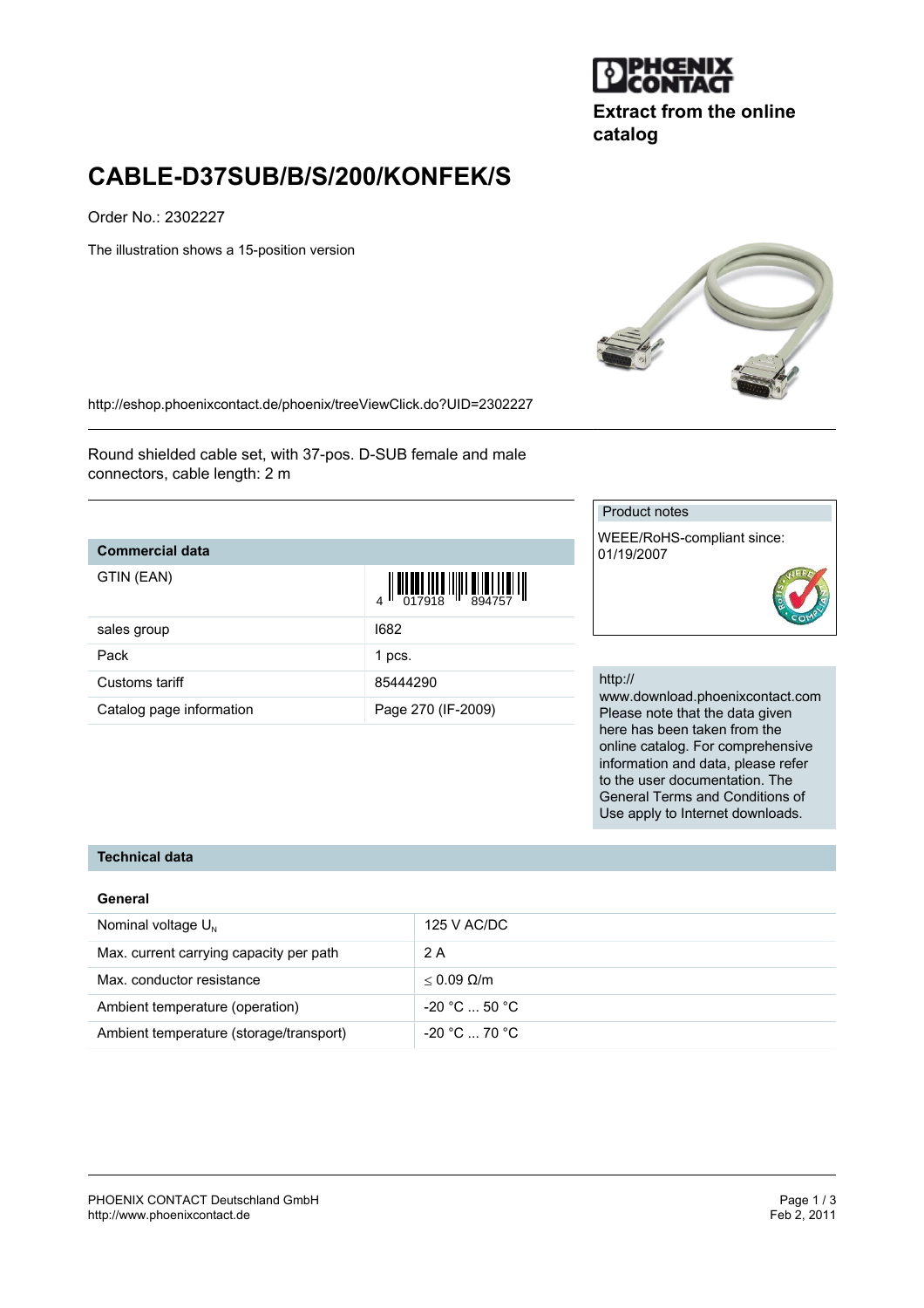## CABLE-D37SUB/B/S/200/KONFEK/S Order No.: 2302227 <http://eshop.phoenixcontact.de/phoenix/treeViewClick.do?UID=2302227>

| Number of positions                | 37                                                 |
|------------------------------------|----------------------------------------------------|
| Number of positions, control side  | 37                                                 |
| Number of connectors, control side |                                                    |
| Number of positions, module side   | 37                                                 |
| Number of connectors, modul side   | 1                                                  |
| Fixed cable length                 | 2 <sub>m</sub>                                     |
| Single wire, cross section         | $0.25 \text{ mm}^2$                                |
| AWG                                | 24                                                 |
| External diameter                  | $12.5 \text{ mm}$                                  |
| Shielding                          | Tinned copper-braided shield, approx. 85% covering |
| Insertion/withdrawal cycles        | > 200                                              |

**Certificates / Approvals**



Certification CUL, GOST, UL